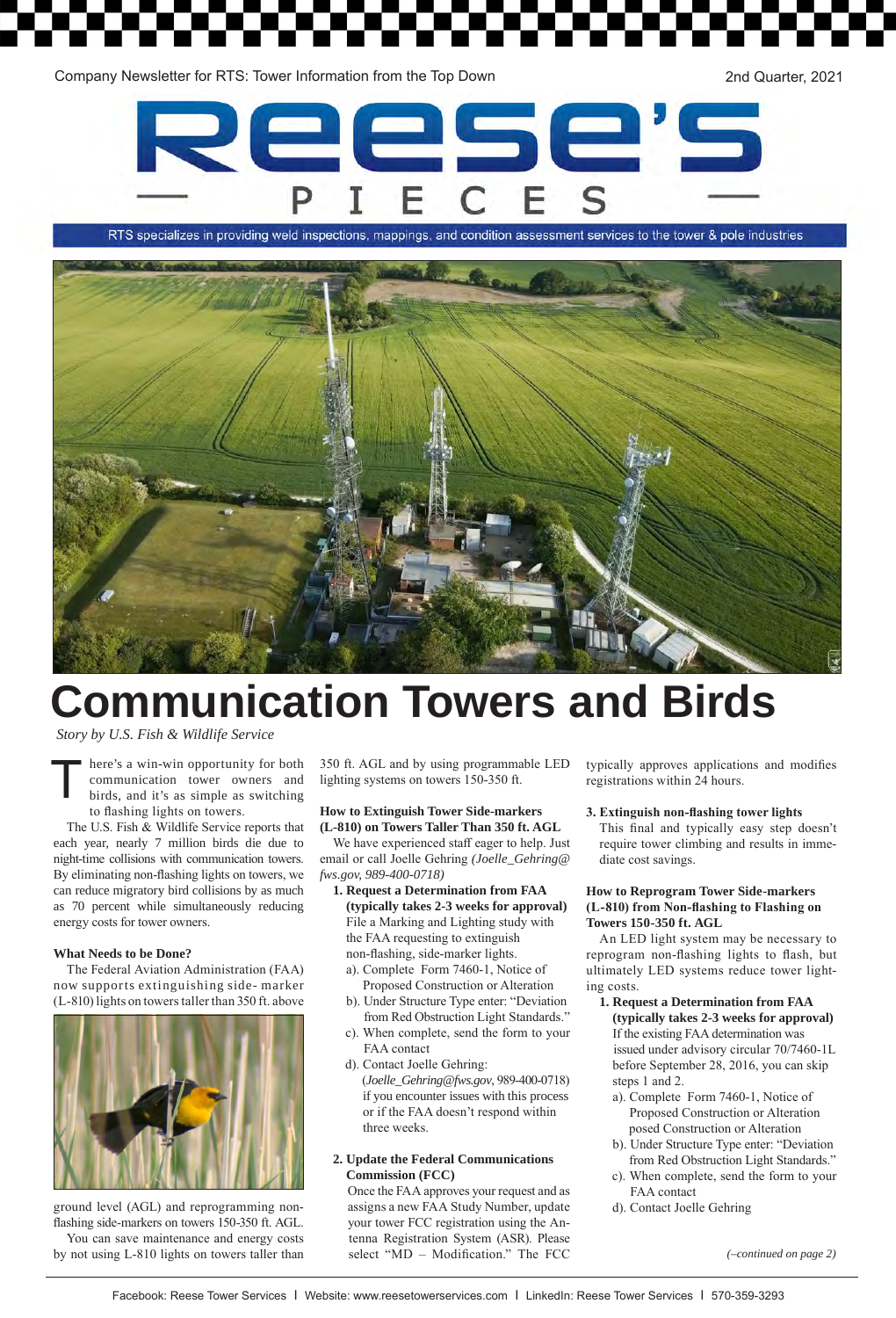

### **RTS Sponsors Race Car**

R**eese Tower Services** announced sponsorship of **Gordie Buchman**'s number 55B Street Stock race car for this season. Racing at **Evergreen Raceway**, Gordie runs a 1978 Chevrolet Monte Carlo powered by a small block engine that generates 430 horsepower. President Brian Reese said,



"We are excited to see how well Gordie does after his Rookie of the Year campaign last season and the significant changes to the car during the offseason. We wish him a fast and safe campaign behind the wheel." Evergreen Raceway (*evergreenracewaypark.com*) is a 1/3 mile asphalt oval located in Drums in the mountains of northeast Pennsylvania. The family-oriented speedway hosts exciting modified and stock car racing every weekend from April to November.



## **Welding Defects – Arc Strike**

ur series on welding discontinuities continues in this newsletter as we discuss arc strikes. O

### **What is Arc Strike?**

Arc strike is a discontinuity resulting from an arc, consisting of any localized remelted metal, heat-affected metal, or change in the surface profile of any metal object.

### **What Causes Arc Strike to Occur?**

The technique of the welder - an arc strike occurs because the welder initiates his arc outside the area of the permanent weld. This could be the tower base plate, leg, adjacent stiffener, anchor bolt nut, or ice bridge post. This discontinuity results in heating and very rapid cooling. When located outside the intended weld area, they may result in hardening or localized cracking, and may serve as a potential site for initiating fracture.

#### **What Does the Code Say?**

Per 7.28 of AWS D1.1 Structural Welding Code – Steel (2020), arc strikes outside the area of permanent welds should be avoided on any base metal. Cracks or blemishes caused by arc strikes should be ground to a smooth contour and checked to ensure soundness. This can be accomplished by a visual inspection and magnetic particle non-destructive examination.

#### *(–continued from page 1)*

#### **2. Update the Federal Communications Commission**

- **2.** Once the FAA approves your request and assigns a **2.** new FAA Study Number, update your tower FCC **2.** registration using the Antenna Registration System **2.** (ASR). Please select "MD – Modification." The FCC **2.** usually approves applications and modifies registrations within 24 hours.
- **2. 3. Reprogram non-flashing tower lights to flash 2. 2.**LED lighting systems are easily reprogrammed, low maintenance, and use less energy than incandescent lights. Typically, light manufacturers don't **2. 2.** recommend reprogramming incandescent lighting **2. 2.** systems.

#### **How do communication towers endanger migratory birds?**

Communication towers are important for our cell phones, radios, TVs, and public safety. Currently, the United States has more than 160,000 registered communication towers taller than 200 ft. AGL, and more towers are built every year.

Approximately 6.6 million migratory birds collide with communication towers in the United States every year. Most of the birds that collide with towers are night migrating songbirds on their journeys to and from warmer climates for the winter. Scientists documented 54 bird species of Conservation Concern as tower fatalities. Given that our bird populations have decreased by three billion birds since 1970, we need to reduce bird losses in as many ways as possible. The Service's Migratory Bird Program first focused on bird collisions with towers after a large fatality event in 1998 when 5,000-10,000 Lapland Longspurs and other songbird species died at 3 towers in western Kansas.

Since then, we have partnered with bird biologists, the tower industry, and key federal agencies, including the Federal Communication Commission (FCC) and the Federal Aviation Administration (FAA). As a team we developed and implemented actions that help avoid and minimize impacts to migratory birds from towers and other tall tower-like structures.

#### **Why do birds collide with communication towers?**

We don't know why birds collide with towers; however, research determined that the risk to birds increases when towers:

- Are lit with non-flashing lights at night
- Have guy wires for support
- Are taller than 350 feet
- Are located in areas with inclement weather
- Are located in areas with high densities of migrating birds flying nearby
- Are located along ridgelines, which brings migrating birds closer to tall towers

Night-migrating songbirds are either attracted to or disoriented by tower lights, especially during overcast, foggy, or other low visibility conditions. Birds congregate in larger numbers at towers with non-flashing lights compared to those tower with only flashing lights. Birds may also congregate at flashing lights during the "on" phase but disperse during the "off phase." Lights on associated buildings and parking lots can also attract birds to the tower area and increase their risk of collision.

#### **Are there ways to reduce the risk of bird collisions with towers?**

Extinguishing or reprogramming non-flashing lights is the best way to reduce bird collisions with existing towers. Tower owners can save money while reducing bird collisions by as much as 70%. You can make the *(–continued on page 3)*